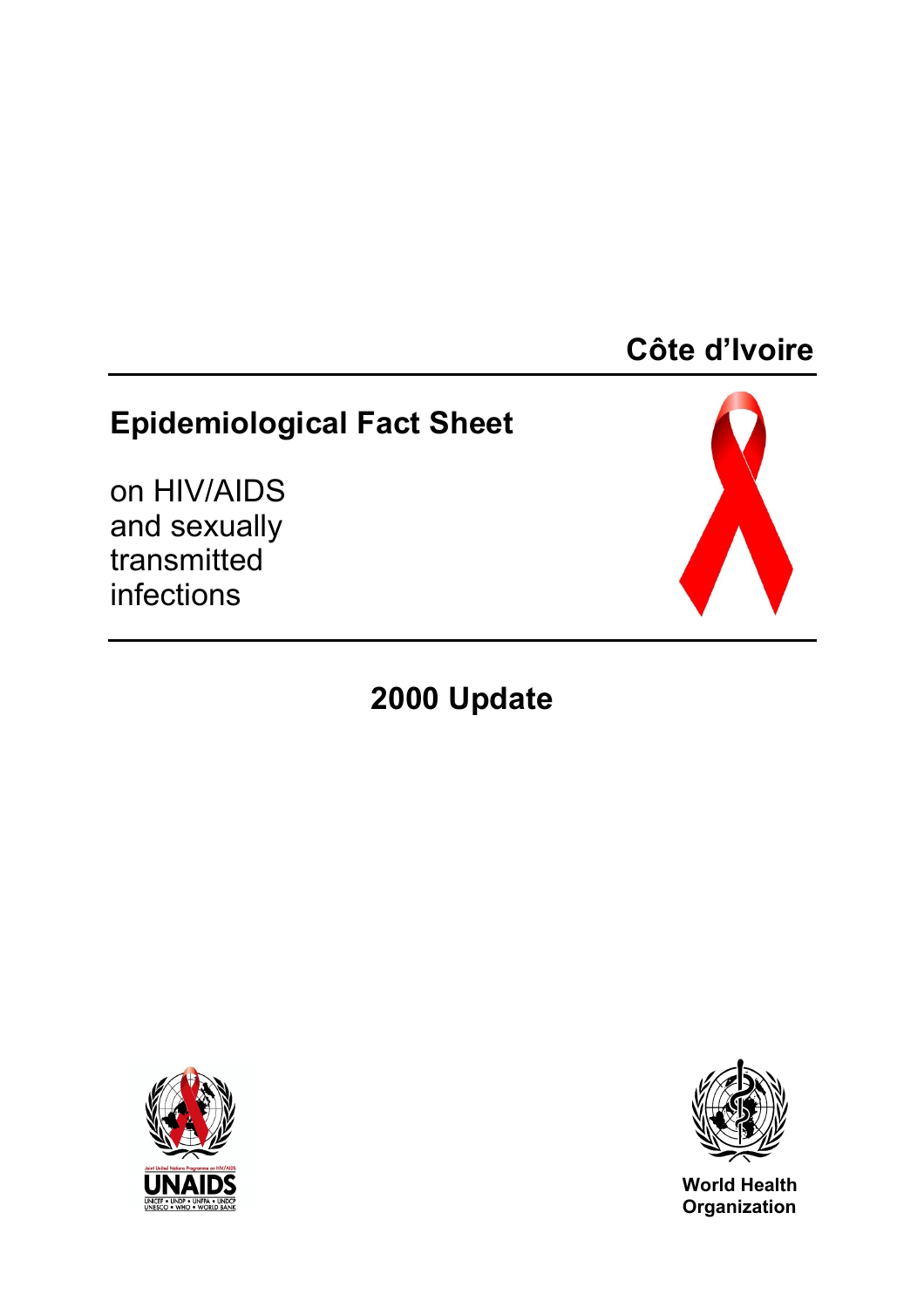### **Country Information**



| <b>Indicators</b>                                 | Year      | <b>Estimate</b> | <b>Source</b> |
|---------------------------------------------------|-----------|-----------------|---------------|
| Total Population (thousands)                      | 1999      | 14,526          | <b>UNPOP</b>  |
| Population Aged 15-49 (thousands)                 | 1999      | 6,807           | <b>UNPOP</b>  |
| Annual Population Growth                          | 1990-1998 | 2.6             | <b>UNPOP</b>  |
| % of Population Urbanized                         | 1998      | 44              | <b>UNPOP</b>  |
| Average Annual Growth Rate of Urban Population    | 1990-1998 | 3.7             | <b>UNPOP</b>  |
| GNP Per Capita (US\$)                             | 1997      | 710             | World Bank    |
| GNP Per Capita Average Annual Growth Rate         | 1996-1997 | 4.3             | World Bank    |
| Human Development Index Rank (HDI)                | 1999      | 154             | <b>UNDP</b>   |
| % Population Economic Active                      |           |                 |               |
| Unemployment Rate                                 |           |                 |               |
| <b>Total Adult Literacy Rate</b>                  | 1995      | 40              | <b>UNESCO</b> |
| Adult Male Literacy Rate                          | 1995      | 50              | <b>UNESCO</b> |
| Adult Female Literacy Rate                        | 1995      | 30              | <b>UNESCO</b> |
| Male Secondary School Enrollment Ratio            | 1996      | 32.6            | <b>UNESCO</b> |
| Female Secondary School Enrollment Ratio          | 1996      | 15.5            | <b>UNESCO</b> |
| Crude Birth Rate (births per 1,000 pop.)          | 1999      | 37              | <b>UNPOP</b>  |
| Crude Death Rate (deaths per 1,000 pop.)          | 1999      | 16              | <b>UNPOP</b>  |
| Maternal Mortality Rate (per 100,000 live births) | 1990      | 810             | <b>WHO</b>    |
| Life Expectancy at Birth                          | 1998      | 47              | <b>UNPOP</b>  |
| <b>Total Fertility Rate</b>                       | 1998      | 5.0             | <b>UNPOP</b>  |
| Infant Mortality Rate (per 1,000 live births)     | 1999      | 85              | UNICEF/UNPOP  |

Contact address: UNAIDS/WHO Working Group on Global HIV/AIDS and STI Surveillance 20, Avenue Appia CH-1211 Geneva 27 **Switzerland** Fax: +41 22 791 4878 email: [surveillance@UNAIDS.org](mailto:surveillance@UNAIDS.org) <http://www.who.ch/emc/diseases/hiv> [http://www.unaids.org](http://www.unaids.org/)

# **Population pyramid, 1999 UNAIDS/WHO Working Group on Global HIV/AIDS and STI Surveillance**

Global Surveillance of HIV/AIDS and sexually transmitted infections (STIs) is a joint effort of WHO and UNAIDS. The UNAIDS/WHO Working Group on Global HIV/AIDS and STI Surveillance, initiated in November 1996, guides respective activities. The primary objective of the working group is to strengthen national, regional and global structures and networks for improved monitoring and surveillance of HIV/AIDS and STIs. For this purpose, the working group collaborates closely with national AIDS programmes and a number of national and international experts and institutions. The goal of this collaboration is to compile the best information available and to improve the quality of data needed for informed decisionmaking and planning at national, regional and global levels. The Epidemiological Fact Sheets are one of the products of this close and fruitful collaboration across the globe.

The working group and its partners have established a framework standardizing the collection of data deemed important for a thorough understanding of the current status and trends of the epidemic, as well as patterns of risk and vulnerability in the population. Within this framework, the Fact Sheets collate the most recent country-specific data on HIV/AIDS prevalence and incidence, together with information on behaviours (e.g casual sex and condom use) which can spur or stem the transmission of HIV.

Not unexpectedly, information on all of the agreedupon indicators was not available for many countries in 1999. However, these updated Fact Sheets do contain a wealth of information which allows identification of strengths in currently existing programmes and comparisons between countries and regions. The Fact Sheets may also be instrumental in identifying potential partners when planning and implementing improved surveillance systems.

The fact sheets can be only as good as information made available to the UNAIDS/WHO Working Group on Global HIV/AIDS and STI Surveillance. Therefore, the working group would like to encourage all programme managers as well as national and international experts to communicate additional information to the working group whenever such information becomes available. The working group also welcomes any suggestions for additional indicators or information proven to be useful in national or international decision-making and planning.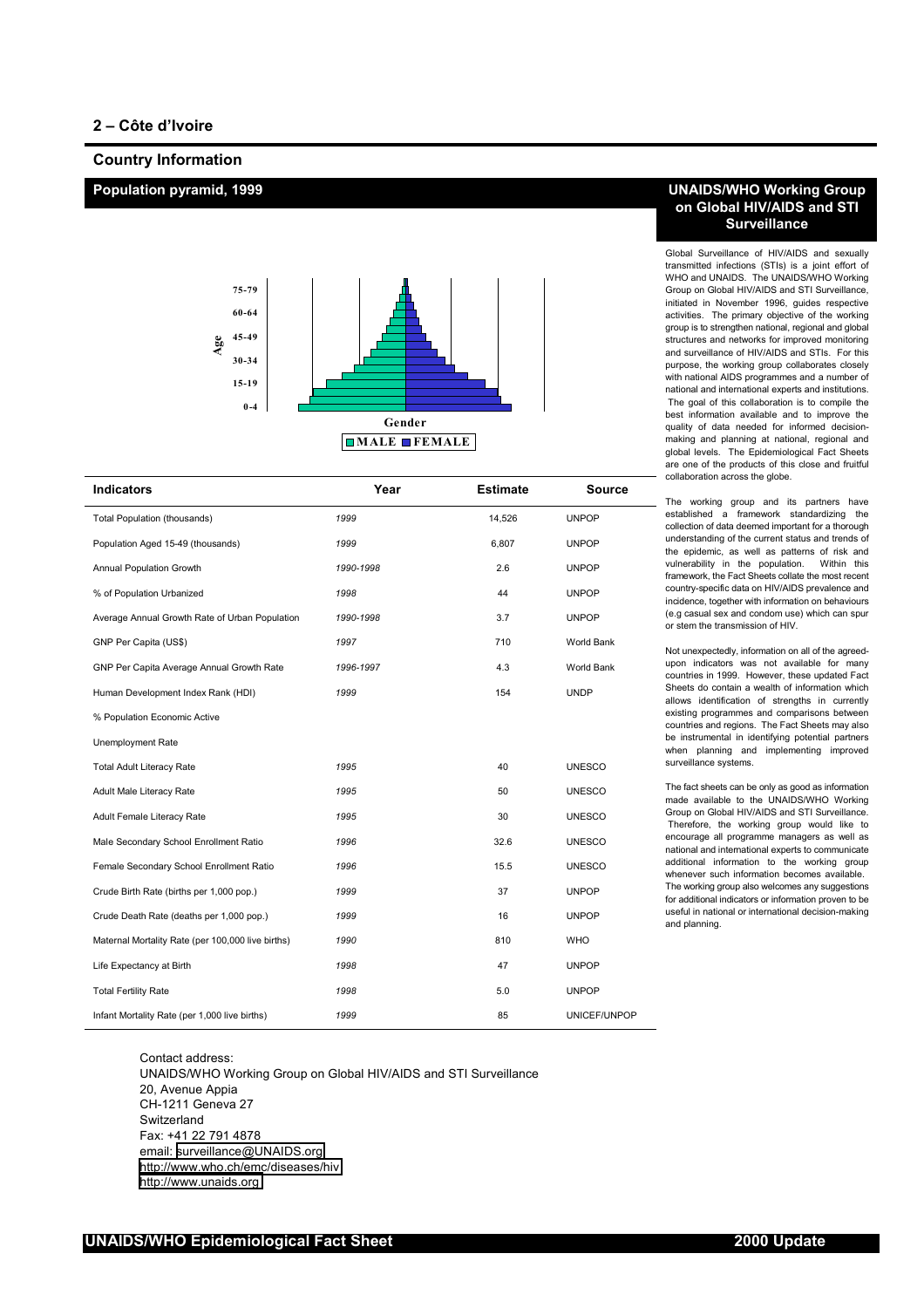# **Estimated number of people living with HIV/AIDS**

In 1999 and during the first quarter of 2000, UNAIDS and WHO worked closely with national governments and research institutions to recalculate current estimates on people living with HIV/AIDS. These calculations are based on the previously published estimates for 1997 and recent trends in HIV/AIDS surveillance in various populations. A methodology developed in collaboration with an international group of experts was used to calculate the new estimates on prevalence and incidence of HIV and AIDS deaths, as well as the number of children infected through mother-tochild transmission of HIV. Different approaches were used to estimate HIV prevalence in countries with low-level, concentrated or generalized epidemics. The current estimates do not claim to be an exact count of infections. Rather, they use a methodology that has thus far proved accurate in producing estimates that give a good indication of the magnitude of the epidemic in individual countries. However, these estimates are constantly being revised as countries improve their surveillance systems and collect more information.

Adults in this report are defined as women and men aged 15 to 49. This age range covers people in their most sexually active years. While the risk of HIV infection obviously continues beyond the age of 50, the vast majority of those who engage in substantial risk behaviours are likely to be infected by this age. The 15 to 49 age range was used as the denominator in calculating adult HIV prevalence.

#### **Estimated number of adults and children living with HIV/AIDS, end of 1999**

These estimates include all people with HIV infection, whether or not they have developed symptoms of AIDS, alive at the end of 1999

| <b>Adults and children</b> | 760000 |                |       |
|----------------------------|--------|----------------|-------|
| <b>Adults (15-49)</b>      | 730000 | Adult rate (%) | 10.76 |
| <b>Women (15-49)</b>       | 400000 |                |       |
| Children (0-14)            | 32000  |                |       |

# **Estimated number of deaths due to AIDS**

Estimated number of adults and children who died of AIDS during 1999:

**Deaths in 1999 72000** 

#### **Estimated number of orphans**

Estimated number of children who have lost their mother or both parents to AIDS (while they were under the age of 15) since the beginning of the epidemic:

#### **Cumulative orphans 420000**

Estimated number of children who have lost their mother or both parents to AIDS and who were alive and under age 15 at the end of 1999:

**Current living orphans 287269**

# **Assessment of epidemiological situation – Côte d'Ivoire**

HIV-1 seroprevalence information among antenatal clinic attendees is available since the mid-1980s from Côte d'Ivoire. In Côte d'Ivoire, Abidjan is considered the major urban area. In ten years, HIV-1 seroprevalence among antenatal women increased from 3 percent in 1986 to 14 percent in 1995. In 1998, 11 percent of antenatal clinic women tested in one site were positive for HIV. Five percent of the women less than 20 years of age were HIV-1 positive. In 1997, the median HIV prevalence among antenatal clinic women from 9 sites outside of Abidjan was 10 percent ranging from 6 to 13 percent. Seven percent of antenatal clinic attendees less than 20 years of age tested were HIV positive. The peak age group was the 20-24 year age group with 12 percent of clinic attendees testing HIV positive.

HIV-1 seroprevalence among sex workers tested in Abidjan increased from 27 percent in 1986 to over 84 percent in 1992-93. In 1994- 95, nearly 70 percent of sex workers tested were HIV-1 positive. In Odienne, HIV-1 prevalence among sex workers tested increased from 37 percent in 1987 to 53 percent in 1990. In a separate study conducted in 5 regions in 1987, 34 percent of sex workers tested were HIV-1 and/or HIV-2 positive.

In Abidjan, 1987, 8 percent of STD clinic attendees tested positive for HIV-1 and/or HIV-2. HIV-1 prevalence increased from 17 to 18 percent of male STD clinic patients tested between 1990 and 1992. A small study of male STD patients conducted outside of Abidjan in 1987 reported HIV-1 and/or HIV-2 prevalence of 35 percent. Information by virus type was not available.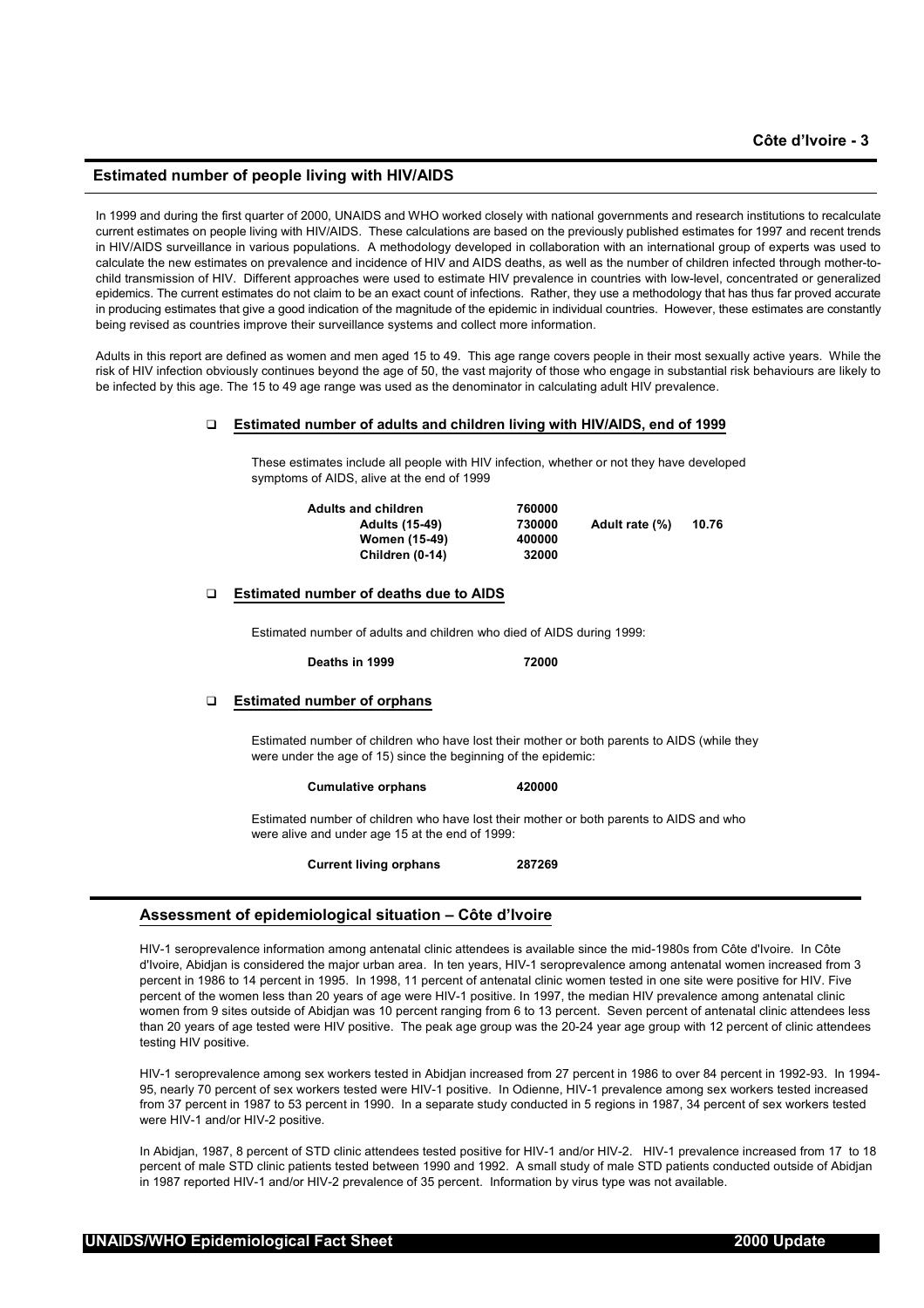# **4 - Côte d'Ivoire**

# **HIV sentinel surveillance**

This section contains information about HIV prevalence in different populations. The data reported in the tables below are mainly based on the HIV data base maintained by the United States Bureau of the Census where data from different sources, including national reports, scientific publications and international conferences is compiled. To provide for a simple overview of the current situation and trends over time, summary data are given by population group, geographical area (Major Urban Areas versus Outside Major Urban Areas), and year of survey. Studies conducted in the same year are aggregated and the median prevalence rates (in percentages) are given for each of the categories. The maximum and minimum prevalence rates observed, as well as the total number of surveys/sentinel sites, are provided with the median, to give an overview of the diversity of HIVprevalence results in a given population within the country. Data by sentinel site or specific study on which the medians were calculated are printed at the end of this fact sheet.

The differentiation between the two geographical areas Major Urban Areas and Outside Major Urban Areas is not based on strict criteria, such as the number of inhabitants. For most countries, Major Urban Areas were considered to be the capital city and – where applicable – other metropolitan areas with similar socio-economic patterns. The term Outside Major Urban Areas considers that most sentinel sites are not located in strictly rural areas, even if they are located in somewhat rural districts.

| Group                | Area                      |         | 1984 | 1985 | 1986           | 1987           | 1988         | 1989           | 1990           | 1991         | 1992         | 1993         | 1994 | 1995           | 1996         | 1997 | 1998         | 1999 |
|----------------------|---------------------------|---------|------|------|----------------|----------------|--------------|----------------|----------------|--------------|--------------|--------------|------|----------------|--------------|------|--------------|------|
| Pregnant women       | Major Urban Areas         | N-sites |      |      | $\overline{1}$ | $\overline{2}$ | $\mathbf{1}$ | $\mathbf{1}$   | $\overline{c}$ | $\mathbf{1}$ | $\mathbf{1}$ | $\mathbf{1}$ |      | $\mathbf{1}$   | $\mathbf{1}$ | 3    | $\mathbf{1}$ |      |
|                      |                           | Minimum |      |      | $\mathsf 3$    | 3.9            | 8            | 6              | 6              | 11           | 14.8         | 10.3         |      | 14.2           | 12.4         | 9.1  | 10.6         |      |
|                      |                           | Median  |      |      | 3              | 5.95           | 8            | 6              | 8.35           | 11           | 14.8         | 10.3         |      | 14.2           | 12.4         | 14.6 | 10.6         |      |
|                      |                           | Maximum |      |      | $\mathsf 3$    | 8              | 8            | 6              | 10.7           | 11           | 14.8         | 10.3         |      | 14.2           | 12.4         | 16.7 | 10.6         |      |
| Pregnant women       | Outside Major Urban Areas | N-sites |      |      |                | $\overline{4}$ |              |                |                |              |              |              |      | $\mathbf{1}$   |              | 9    |              |      |
|                      |                           | Minimum |      |      |                | 0              |              |                |                |              |              |              |      | 12.9           |              | 5.9  |              |      |
|                      |                           | Median  |      |      |                | 2.55           |              |                |                |              |              |              |      | 12.9           |              | 9.5  |              |      |
|                      |                           | Maximum |      |      |                | 3.5            |              |                |                |              |              |              |      | 12.9           |              | 13.3 |              |      |
| Group                | Area                      |         | 1984 | 1985 | 1986           | 1987           | 1988         | 1989           | 1990           | 1991         | 1992         | 1993         | 1994 | 1995           | 1996         | 1997 | 1998         | 1999 |
| Sex workers          | Major Urban Areas         | N-sites |      |      | $\mathbf{1}$   | $\mathbf{1}$   |              | $\overline{1}$ | $\mathbf{1}$   |              | $\mathbf{1}$ | 1            |      | $\overline{2}$ |              |      |              |      |
|                      |                           | Minimum |      |      | 26.7           | 29.3           |              | 40             | 62.5           |              | 83           | 83.8         |      | 67.6           |              |      |              |      |
|                      |                           | Median  |      |      | 26.7           | 29.3           |              | 40             | 62.5           |              | 83           | 83.8         |      | 68.4           |              |      |              |      |
|                      |                           | Maximum |      |      | 26.7           | 29.3           |              | 40             | 62.5           |              | 83           | 83.8         |      | 69.2           |              |      |              |      |
| Sex workers          | Outside Major Urban Areas | N-sites |      |      |                | $\overline{2}$ | $\mathbf{1}$ | $\mathbf{1}$   | $\mathbf{1}$   |              |              |              |      |                |              |      |              |      |
|                      |                           | Minimum |      |      |                | 34.2           | 47.5         | 41             | 53             |              |              |              |      |                |              |      |              |      |
|                      |                           | Median  |      |      |                | 35.6           | 47.5         | 41             | 53             |              |              |              |      |                |              |      |              |      |
|                      |                           | Maximum |      |      |                | 37             | 47.5         | 41             | 53             |              |              |              |      |                |              |      |              |      |
| Group                | Area                      |         | 1984 | 1985 | 1986           | 1987           | 1988         | 1989           | 1990           | 1991         | 1992         | 1993         | 1994 | 1995           | 1996         | 1997 | 1998         | 1999 |
| Injecting drug users | Major Urban Areas         | N-sites |      |      |                |                |              |                |                |              |              |              |      |                |              |      |              |      |
|                      |                           | Minimum |      |      |                |                |              |                |                |              |              |              |      |                |              |      |              |      |
|                      |                           | Median  |      |      |                |                |              |                |                |              |              |              |      |                |              |      |              |      |
|                      |                           | Maximum |      |      |                |                |              |                |                |              |              |              |      |                |              |      |              |      |
| Injecting drug users | Outside Major Urban Areas | N-sites |      |      |                |                |              |                |                |              |              |              |      |                |              |      |              |      |
|                      |                           | Minimum |      |      |                |                |              |                |                |              |              |              |      |                |              |      |              |      |
|                      |                           | Median  |      |      |                |                |              |                |                |              |              |              |      |                |              |      |              |      |
|                      |                           | Maximum |      |      |                |                |              |                |                |              |              |              |      |                |              |      |              |      |
| Group                | Area                      |         | 1984 | 1985 | 1986           | 1987           | 1988         | 1989           | 1990           | 1991         | 1992         | 1993         | 1994 | 1995           | 1996         | 1997 | 1998         | 1999 |
| STI patients         | Major Urban Areas         | N-sites |      |      |                | $\mathbf{1}$   |              |                | $\mathbf{1}$   | $\mathbf{1}$ | 1            |              |      |                |              |      |              |      |
|                      |                           | Minimum |      |      |                | 7.7            |              |                | 16.5           | 18.2         | 18.4         |              |      |                |              |      |              |      |
|                      |                           | Median  |      |      |                | 7.7            |              |                | 16.5           | 18.2         | 18.4         |              |      |                |              |      |              |      |
|                      |                           | Maximum |      |      |                | 7.7            |              |                | 16.5           | 18.2         | 18.4         |              |      |                |              |      |              |      |
| STI patients         | Outside Major Urban Areas | N-sites |      |      |                | $\mathbf{1}$   |              |                |                |              |              |              |      |                |              |      |              |      |
|                      |                           | Minimum |      |      |                | 35.4           |              |                |                |              |              |              |      |                |              |      |              |      |
|                      |                           | Median  |      |      |                | 35.4           |              |                |                |              |              |              |      |                |              |      |              |      |
|                      |                           | Maximum |      |      |                | 35.4           |              |                |                |              |              |              |      |                |              |      |              |      |
| Group                | Area                      |         | 1984 | 1985 | 1986           | 1987           | 1988         | 1989           | 1990           | 1991         | 1992         | 1993         | 1994 | 1995           | 1996         | 1997 | 1998         | 1999 |
| <b>Blood Donors</b>  | National                  | N-sites |      |      |                |                |              |                |                |              |              |              |      |                |              |      |              |      |
|                      |                           | Minimum |      |      |                |                |              |                |                |              |              |              |      |                |              |      |              |      |
|                      |                           | Median  |      |      |                |                |              |                |                |              |              |              |      |                |              |      |              |      |
|                      |                           | Maximum |      |      |                |                |              |                |                |              |              |              |      |                |              |      |              |      |
| <b>Blood Donors</b>  | Major Urban Areas         | N-sites |      |      |                |                |              |                |                |              |              |              |      |                |              |      |              |      |
|                      |                           | Minimum |      |      |                |                |              |                |                |              |              |              |      |                |              |      |              |      |
|                      |                           | Median  |      |      |                |                |              |                |                |              |              |              |      |                |              |      |              |      |
|                      |                           | Maximum |      |      |                |                |              |                |                |              |              |              |      |                |              |      |              |      |
| Group                | Area                      |         | 1984 | 1985 | 1986           | 1987           | 1988         | 1989           | 1990           | 1991         | 1992         | 1993         | 1994 | 1995           | 1996         | 1997 | 1998         | 1999 |
| Men having sex with  | Major Urban Areas         | N-sites |      |      |                |                |              |                |                |              |              |              |      |                |              |      |              |      |
| men                  |                           | Minimum |      |      |                |                |              |                |                |              |              |              |      |                |              |      |              |      |
|                      |                           | Median  |      |      |                |                |              |                |                |              |              |              |      |                |              |      |              |      |
|                      |                           | Maximum |      |      |                |                |              |                |                |              |              |              |      |                |              |      |              |      |
|                      |                           |         |      |      |                |                |              |                |                |              |              |              |      |                |              |      |              |      |

#### **HIV prevalence in selected populations in percent** (for blood donors: 1/100 000)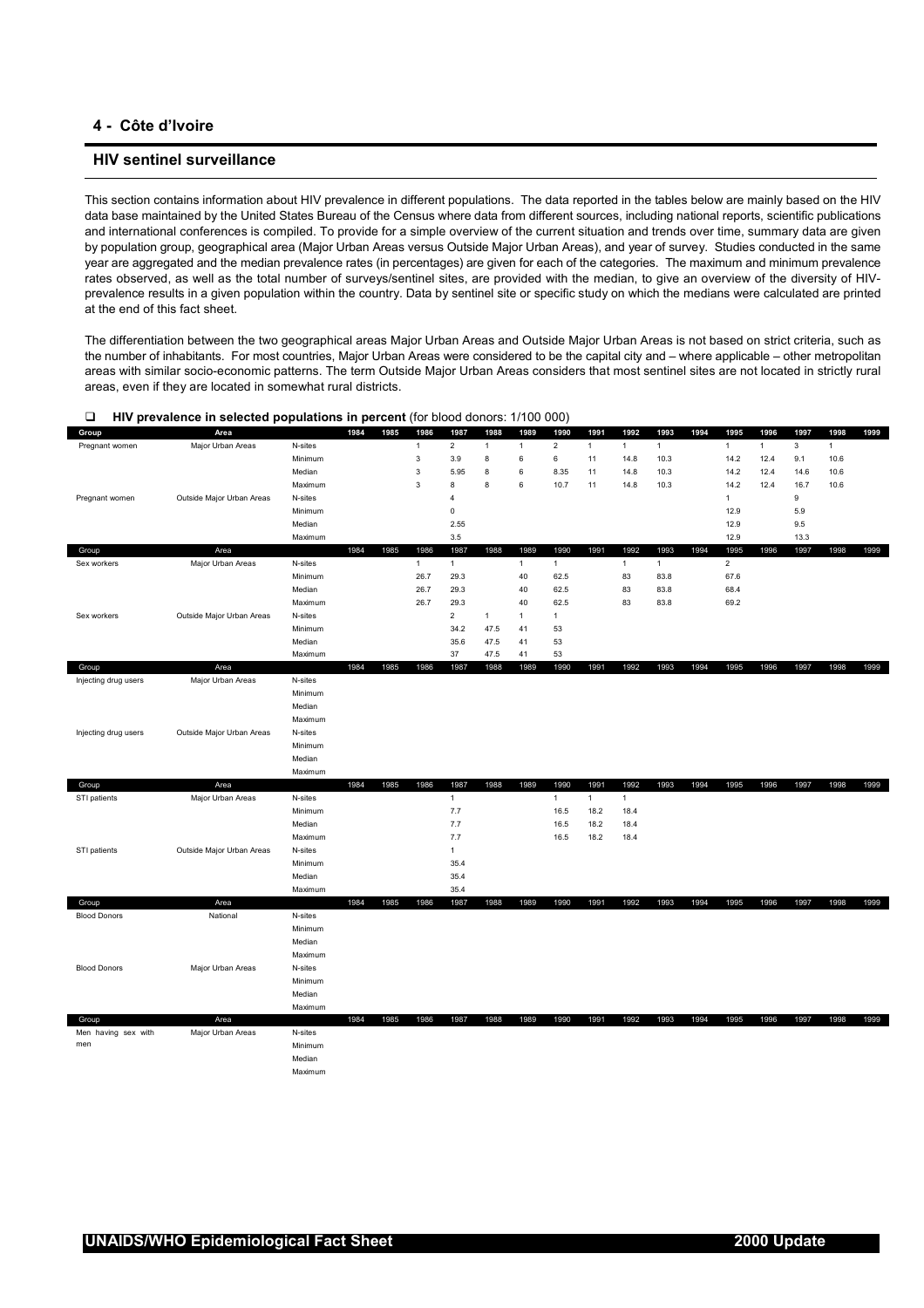## **Maps of HIV sentinel sites**

Mapping the geographical distribution of HIV sentinel sites for different population groups may assist interpreting both the national coverage of the HIV surveillance system and explaining differences in levels and trends of prevalence. The UNAIDS/WHO Working Group on Global HIV/AIDS and STI Surveillance, in collaboration with the UNICEF/WHO HealthMap Programme, has produced maps showing the location and HIV prevalence of HIV sentinel sites in relation to population density, major urban areas and communication routes. Maps illustrate separately the most recent results from HIV sentinel surveillance in pregnant women and in sub-populations at higher risk of HIV infection.



The boundaries and names shown and the designations used on become mass donot imposition of a propriation of a may be income to the propriation of the World Health Organization concerning the legal status of any county.<br>te expression of any opinion whatsoever c<br>r boundaries. Dotted lines on maps rep<br>WHO 2000, all rights reserved.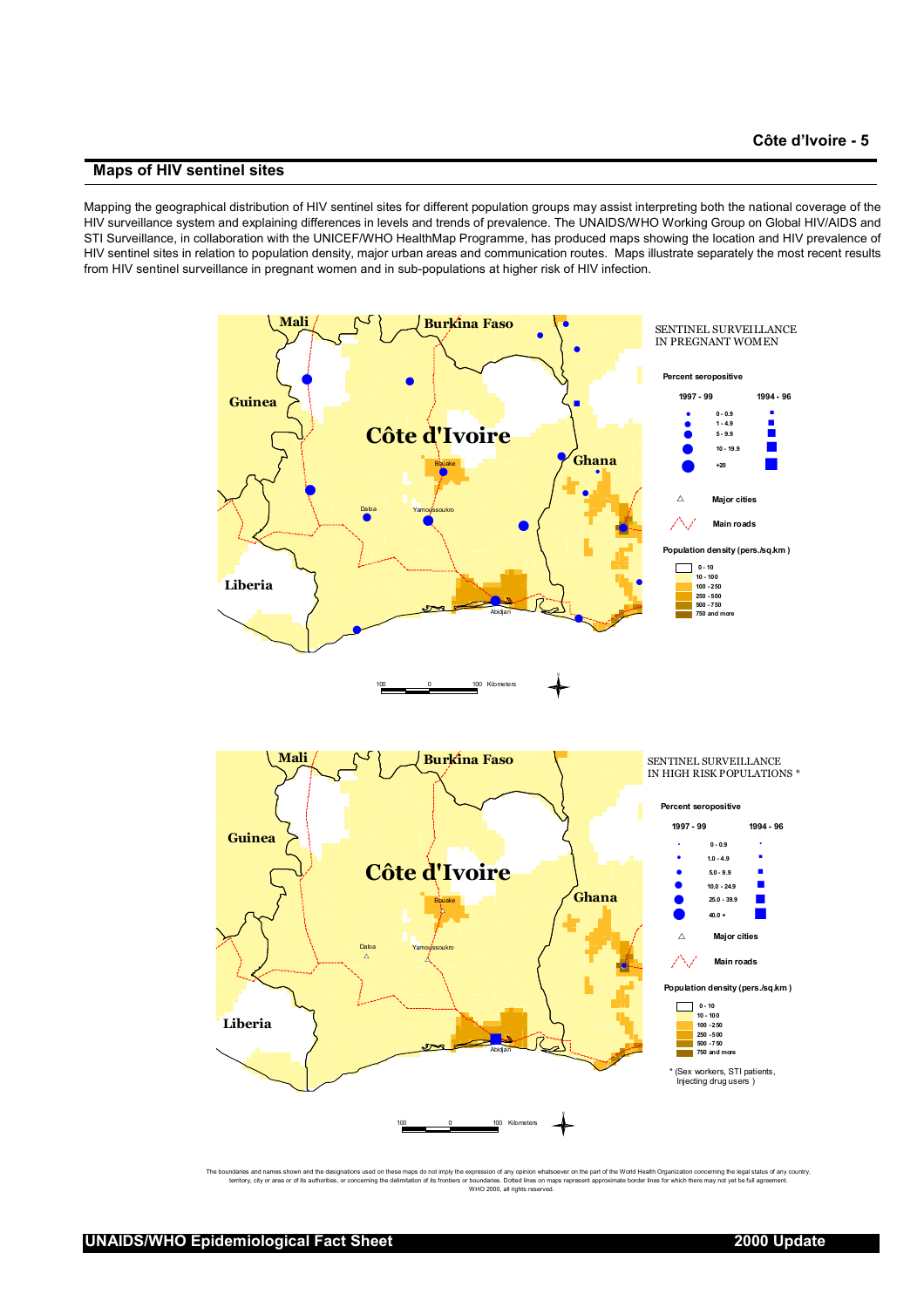# **6 - Côte d'Ivoire**

# **Reported AIDS cases**

#### **AIDS cases by year of reporting**

| 1979                           | 1980 | 1981 | 1982 | 1983 | 1984 | 1985 | 1986 | 1987 | 1988 | 1989 | 1990 | 1991 | 1992                               | 1993 | 1994 | 1995                      | 1996 | 1997 | 1998 | 1999 | Гоtal | Unkn |
|--------------------------------|------|------|------|------|------|------|------|------|------|------|------|------|------------------------------------|------|------|---------------------------|------|------|------|------|-------|------|
|                                |      |      |      |      |      |      | 118  | 466  |      |      |      |      | 1193 1930 3189 3894 3863 4015 6566 |      |      | 6727                      | 5935 | 5949 | 5685 |      | 49532 |      |
| Date of last report: 30/Aug/99 |      |      |      |      |      |      |      |      |      |      |      |      |                                    |      |      | Aids cases by age and sex |      |      |      |      |       |      |

Following WHO and UNAIDS recommendations, AIDS case reporting is carried out in most countries. Data from individual AIDS cases is aggregated at the national level and sent to WHO. However, case reports come from surveillance systems of varying quality Reporting rates vary substantially from country to country and low reporting rates an common in developing countries due to weaknesses in the health care and epidemiological systems. In addition, countries use different AIDS case definitions. A main disadvantage of AIDS case reporting is that it only provides information on transmission patterns and levels of infection approximately 5-10 years in the past limiting its usefulness for monitoring recent HIV infections.

Despite these caveats, AIDS case reporting remains an important advocacy tool and is useful in estimating the burden of HIV-related morbidity as well as for short-term planning of health care services. AIDS case reports also provide information on the demographic and geographic characteristics of the affected population and on the relative importance of the various exposure risks. In some situations, AIDS reports can be used to estimate earlier HIV infection patterns using back-calculation. AIDS case reports and AIDS deaths have been dramatically reduced in industrialized countries with the introduction of HAART (Highly Active Anti-Retroviral Therapy).

#### **AIDS cases by mode of transmission**

- Hetero: Heterosexual contacts.
- Homo/Bi: Homosexual contacts between men.
- IDU: Injecting drug use. This transmission category also includes cases in which other high-risk behaviours were reported, in addition to injection of drugs.
- Blood: Blood and blood products.
- Perinatal: Vertical transmission during pregnancy, birth or breastfeeding. NS: Not specified/unknown.

| Sex       | <b>Trans. Group</b> | <96 | 1996 | 1997     | 1998        | 1999 Unkn Total |              | ℅           |
|-----------|---------------------|-----|------|----------|-------------|-----------------|--------------|-------------|
| All       | Total               |     |      | 5949     | 5685        |                 |              | 11634 100.0 |
|           | Hetero              |     |      | $\Omega$ | $\Omega$    |                 | $\Omega$     | 0           |
|           | Homo/Bi             |     |      | 0        | $\Omega$    |                 | $\Omega$     | 0           |
|           | IDU                 |     |      | $\Omega$ | $\Omega$    |                 | 0            | 0           |
|           | Blood               |     |      | 0        | $\Omega$    |                 | 0            | 0           |
|           | Perinatal           |     |      | 0        | 0           |                 | U            | 0           |
|           | Other Known         |     |      | $\Omega$ | $\Omega$    |                 | $\Omega$     | $\Omega$    |
|           | Unknown             |     |      | 5949     | 5685        |                 |              | 11634 100.0 |
| Male      | Total               |     |      | 3288     | 3083        |                 |              | 6371 100.0  |
|           | Hetero              |     |      | $\Omega$ | 0           |                 | $\Omega$     | 0.0         |
|           | Homo/Bi             |     |      | $\Omega$ | $\Omega$    |                 | $\Omega$     | 0.0         |
|           | IDU                 |     |      | 0        | $\Omega$    |                 | 0            | 0.0         |
|           | Blood               |     |      | 0        | $\Omega$    |                 | 0            | 0.0         |
|           | Perinatal           |     |      | $\Omega$ | $\Omega$    |                 | $\Omega$     | 0.0         |
|           | Other Known         |     |      | 0        | $\Omega$    |                 | $\Omega$     | 0.0         |
|           | Unknown             |     |      | 3288     | 3083        |                 |              | 6371 100.0  |
| Female    | Total               |     |      | 2661     | 2592        |                 | 5253         | 100.0       |
|           | Hetero              |     |      | 0        | 0           |                 | $\Omega$     | 0.0         |
|           | IDU                 |     |      | $\Omega$ | 0           |                 | <sup>0</sup> | 0.0         |
|           | Blood               |     |      | 0        | $\Omega$    |                 | <sup>0</sup> | 0.0         |
|           | Perinatal           |     |      | 0        | $\mathbf 0$ |                 | $\Omega$     | 0.0         |
|           | Other Known         |     |      | $\Omega$ | $\Omega$    |                 | $\Omega$     | 0.0         |
|           | Unknown             |     |      | 2661     | 2592        |                 |              | 5253 100.0  |
| <b>NS</b> | Total               |     |      | 0        |             |                 | $\mathbf 0$  |             |
|           | Hetero              |     |      | 0        |             |                 | $\Omega$     |             |
|           | IDU                 |     |      | 0        |             |                 | $\Omega$     |             |
|           | Blood               |     |      | 0        |             |                 | $\Omega$     |             |
|           | Perinatal           |     |      | 0        |             |                 | 0            |             |
|           | Other Known         |     |      | 0        |             |                 | 0            |             |
|           | Unknown             |     |      | $\Omega$ |             |                 | $\Omega$     |             |

|     | ing WHO and UNAIDS recommendations, AIDS case reporting is carried out in                                                                 |      |      |             |                           |          |             | Sex        | Age       | <96          | 1996 | 1997        | 1998           | 1999 | Unkn. | Total | %     |
|-----|-------------------------------------------------------------------------------------------------------------------------------------------|------|------|-------------|---------------------------|----------|-------------|------------|-----------|--------------|------|-------------|----------------|------|-------|-------|-------|
|     | puntries. Data from individual AIDS cases is aggregated at the national level and                                                         |      |      |             |                           |          |             |            | All       | 31963        | 5935 | 5949        | 5685           |      |       | 49532 | 100.0 |
|     | WHO. However, case reports come from surveillance systems of varying quality. All                                                         |      |      |             |                           |          |             |            | $0 - 4$   | 509          | 92   | 55          | 53             |      |       | 709   | 1.4   |
|     | ing rates vary substantially from country to country and low reporting rates are                                                          |      |      |             |                           |          |             |            | $5 - 14$  | 200          | 53   | 55          | 41             |      |       | 349   | 0.7   |
|     | on in developing countries due to weaknesses in the health care and                                                                       |      |      |             |                           |          |             |            | $15 - 19$ | 881          | 166  | 158         | 118            |      |       | 1323  | 2.7   |
|     | niological systems. In addition, countries use different AIDS case definitions. A                                                         |      |      |             |                           |          |             |            | 20-29     | 8875         | 1769 | 1698        | 1646           |      |       | 13988 | 28.2  |
|     | isadvantage of AIDS case reporting is that it only provides information on                                                                |      |      |             |                           |          |             |            | 30-39     | 11113        | 2086 | 2224        | 2154           |      |       | 17577 | 35.5  |
|     | ission patterns and levels of infection approximately 5-10 years in the past,                                                             |      |      |             |                           |          |             |            | 40-49     | 5540         | 989  | 1113        | 1156           |      |       | 8798  | 17.8  |
|     | its usefulness for monitoring recent HIV infections.                                                                                      |      |      |             |                           |          |             |            | $50+$     | 2687         | 445  | 442         | 435            |      |       | 4009  | 8.1   |
|     | e these caveats, AIDS case reporting remains an important advocacy tool and -                                                             |      |      |             |                           |          |             |            | <b>NS</b> | 2161         | 335  | 204         | 82             |      |       | 2782  | 5.6   |
|     | ul in estimating the burden of HIV-related morbidity as well as for short-term Male                                                       |      |      |             |                           |          |             |            | All       | 20498        | 3499 | 3288        | 3083           |      |       | 30368 | 100.0 |
|     | ig of health care services. AIDS case reports also provide information on the                                                             |      |      |             |                           |          |             |            | $0 - 4$   | 265          | 54   | 33          | 33             |      |       | 385   | 1.3   |
|     | raphic and geographic characteristics of the affected population and on the                                                               |      |      |             |                           |          |             |            | $5 - 14$  | 112          | 32   | 35          | 24             |      |       | 202   | 0.7   |
|     | importance of the various exposure risks. In some situations, AIDS reports can                                                            |      |      |             |                           |          |             |            | 15-19     | 189          | 27   | 19          | 27             |      |       | 262   | 0.9   |
|     | d to estimate earlier HIV infection patterns using back-calculation. AIDS case                                                            |      |      |             |                           |          |             |            | 20-29     | 4684         | 728  | 566         | 406            |      |       | 6484  | 21.4  |
|     | and AIDS deaths have been dramatically reduced in industrialized countries with                                                           |      |      |             |                           |          |             |            | 30-39     | 8407         | 1393 | 1408        | 1312           |      |       | 12520 | 41.2  |
|     | oduction of HAART (Highly Active Anti-Retroviral Therapy).                                                                                |      |      |             |                           |          |             |            | 40-49     | 4497         | 763  | 809         | 840            |      |       | 6909  | 22.8  |
|     |                                                                                                                                           |      |      |             |                           |          |             |            | $50+$     | 2058         | 311  | 306         | 303            |      |       | 2978  | 9.8   |
|     |                                                                                                                                           |      |      |             |                           |          |             |            | <b>NS</b> | 286          | 191  | 113         | 38             |      |       | 628   | 2.1   |
|     | cases by mode of transmission                                                                                                             |      |      |             |                           |          |             | Female All |           | 9672         | 2406 | 2661        | 2592           |      |       | 17331 | 100.0 |
|     |                                                                                                                                           |      |      |             |                           |          |             |            | $0 - 4$   | 218          | 38   | 22          | 20             |      |       | 298   | 1.7   |
|     |                                                                                                                                           |      |      |             |                           |          |             |            | $5 - 14$  | 87           | 21   | 21          | 17             |      |       | 146   | 0.8   |
|     | Hetero: Heterosexual contacts.                                                                                                            |      |      |             |                           |          |             |            | $15 - 19$ | 692          | 139  | 139         | 91             |      |       | 1061  | 6.1   |
|     | Homo/Bi: Homosexual contacts between men.                                                                                                 |      |      |             |                           |          |             |            | 20-29     | 4181         | 1041 | 1132        | 1139           |      |       | 7493  | 43.2  |
|     | IDU: Injecting drug use. This transmission category also includes<br>cases in which other high-risk behaviours were reported, in addition |      |      |             |                           |          |             |            | 30-39     | 2678         | 693  | 816         | 841            |      |       | 5028  | 29.0  |
|     | to injection of drugs.                                                                                                                    |      |      |             |                           |          |             |            | 40-49     | 1033         | 226  | 304         | 315            |      |       | 1878  | 10.8  |
|     | Blood: Blood and blood products.                                                                                                          |      |      |             |                           |          |             |            | $50+$     | 619          | 134  | 136         | 132            |      |       | 1021  | 5.9   |
|     | Perinatal: Vertical transmission during pregnancy, birth or breastfeeding.                                                                |      |      |             |                           |          |             |            | <b>NS</b> | 167          | 114  | 31          | 37             |      |       | 409   | 2.4   |
|     | NS: Not specified/unknown.                                                                                                                |      |      |             |                           |          |             | <b>NS</b>  | All       | 1788         | 30   | $\mathbf 0$ | 10             |      |       | 1828  | 100.0 |
|     |                                                                                                                                           |      |      |             |                           |          |             |            | $0 - 4$   | 21           | 0    | 0           | 0              |      |       | 21    | 1.1   |
| Sex | <b>Trans. Group</b><br><96                                                                                                                | 1996 |      |             | 1997 1998 1999 Unkn Total |          | %           |            | $5 - 14$  | $\mathbf{1}$ | 0    | 0           | 0              |      |       | 1     | 0.1   |
|     | Total                                                                                                                                     |      | 5949 | 5685        |                           |          | 11634 100.0 |            | $15 - 19$ | 0            | 0    | 0           | 0              |      |       | 0     | 0.0   |
|     | Hetero                                                                                                                                    |      | 0    | $\mathbf 0$ |                           | 0        | 0           |            | 20-29     | 12           | 4    | 0           | $\mathbf{1}$   |      |       | 17    | 0.9   |
|     | Homo/Bi                                                                                                                                   |      | 0    | 0           |                           | 0        | 0           |            | 30-39     | 26           | 3    | 0           | $\mathbf{1}$   |      |       | 30    | 1.6   |
|     | IDU                                                                                                                                       |      | 0    | $\mathbf 0$ |                           | 0        | 0           |            | 40-49     | 10           | 5    | 0           | $\mathbf{1}$   |      |       | 16    | 0.9   |
|     | Blood                                                                                                                                     |      | 0    | 0           |                           | 0        | $\mathbf 0$ |            | $50+$     | 10           | 4    | 0           | $\mathbf 0$    |      |       | 14    | 0.8   |
|     | Perinatal                                                                                                                                 |      | 0    | 0           |                           | $\Omega$ | $\mathbf 0$ |            | <b>NS</b> | 1708         | 14   | 0           | $\overline{7}$ |      |       | 1729  | 94.6  |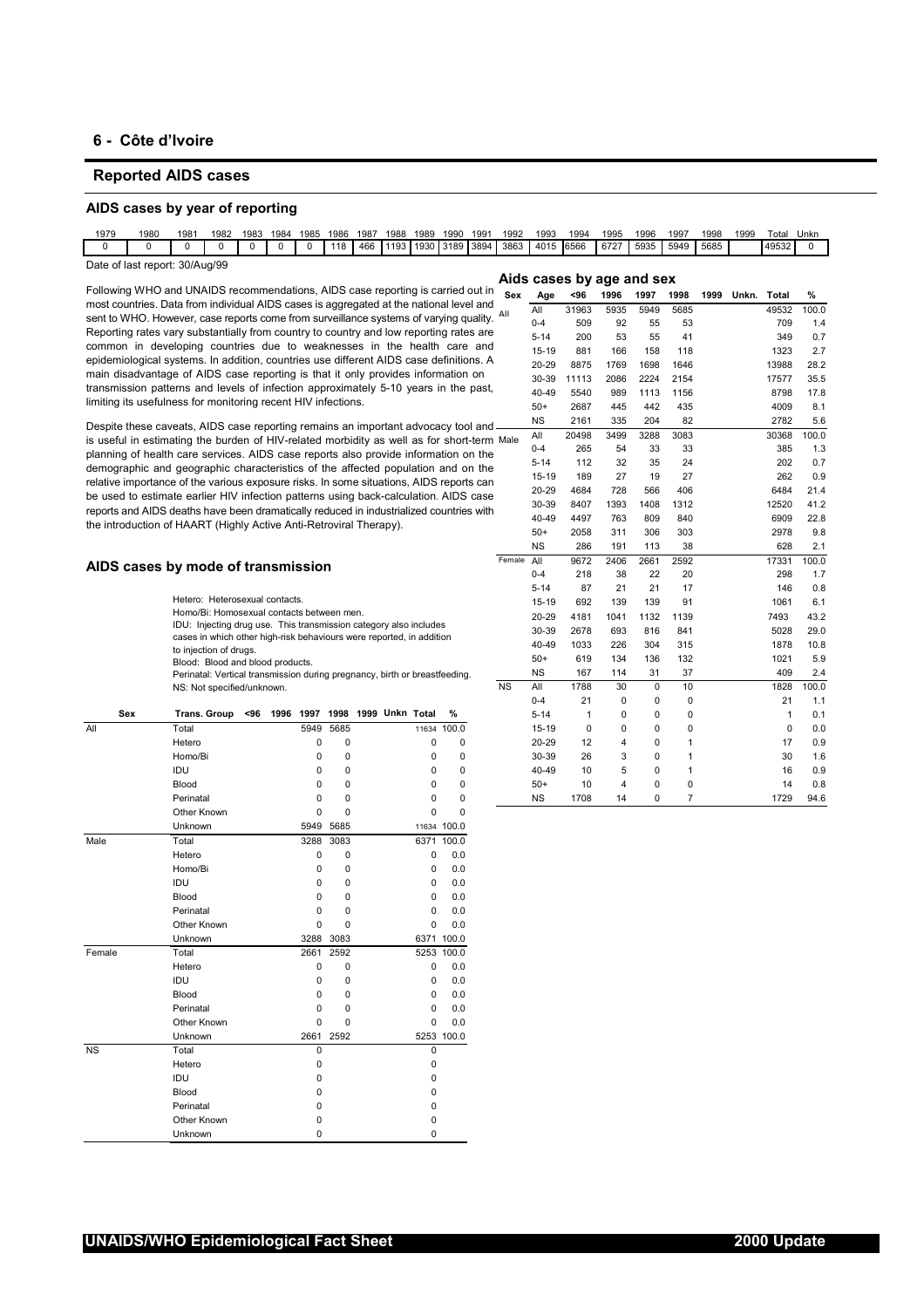# **Curable Sexually Transmitted Infections (STIs)**

The predominant mode of transmission of both HIV and other STIs is sexual intercourse. Measures for preventing sexual transmission of HIV and STI are the same, as are the target audiences for interventions. In addition, strong evidence supports several biological mechanisms through which STI facilitate HIV transmission by increasing both HIV infectiousness and HIV susceptibility. Significant also is the observation of a sharp decline in the concentration of HIV in the genital secretions when the infection is treated. Monitoring trends in STI can provide valuable information on the sexual transmission of HIV as well as the impact of behavioural interventions, such as promotion of condom use.

Clinical services offering STI care are an important access point for people at high risk for both AIDS and STI, not only for diagnosis and treatment but also for information and education. Therefore, control and prevention of STI have been recognized as a major strategy in the prevention of HIV infection and ultimately AIDS. One of the cornerstones of STI control is adequate management of patients with symptomatic STIs. This includes diagnosis, treatment and individual health education and counselling on disease prevention and partner notification. Consequently, monitoring different components of STI control can also provide information on HIV prevention within a country.

#### **Estimated incidence and prevalence of curable STIs**

|                  |      | Incidence |        | Prevalence |      |      |        |     |  |
|------------------|------|-----------|--------|------------|------|------|--------|-----|--|
| STI's            | Year | Male      | Female | All        | Year | Male | Female | All |  |
| Chlamydia trach. |      |           |        |            |      |      |        |     |  |
| Gonorrhoea       |      |           |        |            |      |      |        |     |  |
| Syphilis         |      |           |        |            |      |      |        |     |  |
| Trichomonas      |      |           |        |            |      |      |        |     |  |
| Comments:        |      |           |        |            |      |      |        |     |  |
| Source:          |      |           |        |            |      |      |        |     |  |

#### **STI Incidence, men**

Prevention Indicator 9: Proportion of men aged 15-49 years who reported episodes of urethritis in the last 12 months.

|           | Year | Area | .պա | Rate  | N= |
|-----------|------|------|-----|-------|----|
|           | 1996 | nıı  |     | ັບ. . |    |
| Comments: |      |      |     |       |    |

Sources: SIG/Ministry of Health

#### **STD Prevalence, women**

Prevention Indicator 8: Proportion of pregnant women aged 15-24 years attending antenatal clinics whose blood has been screened with positive serology for syphilis.

|                            | rear | .<br>AI GA | ---<br>. . | 1916      | $N=$     |
|----------------------------|------|------------|------------|-----------|----------|
|                            | 1997 | ЛII<br>.   |            | <i></i> . | 70c<br>ັ |
| `ommonte<br><b>VALUELE</b> |      |            |            |           |          |

Sources:

#### **STI Case management (counselled)**

Prevention Indicator 7: Proportion of people presenting with STI or for STI care in health facilities who received basic advice on condoms and on partner notification.

|           | rear          | .<br>м еа                   |  | N=               |
|-----------|---------------|-----------------------------|--|------------------|
|           | $100^-$<br>ວວ | וור<br>$\ddot{\phantom{0}}$ |  | $\Omega'$<br>.UZ |
| Comments: |               |                             |  |                  |

Sources: Qualité de la prise en charge des maladies sexuellement transmissibles en Afrique de l'Ouest. Bitera R, Alary M, Viens P, Masse B, baganizi E, Kamuraguye A, Kane F, Sylla M, Zerbo PJ, Novembre 1997

### **STI Case management (treatments)**

Prevention Indicator 6: Proportion of people presenting with STI in health facilities assessed and treated in an appropriate way (according to national standards).

|          | 'oar<br>ι σαι | .<br>Area |                                    | N=<br>. .     |
|----------|---------------|-----------|------------------------------------|---------------|
|          | 1997          | <u>лш</u> | ᠇.៶<br>and the control of the con- | $\sim$<br>10Z |
| Comments |               |           |                                    |               |

Sources: Qualité de la prise en charge des maladies sexuellement transmissibles en Afrique de l'Ouest. Bitera R, Alary M, Viens P, Masse B, baganizi E, Kamuraguye A, Kane F, Sylla M, Zerbo PJ, Novembre 1997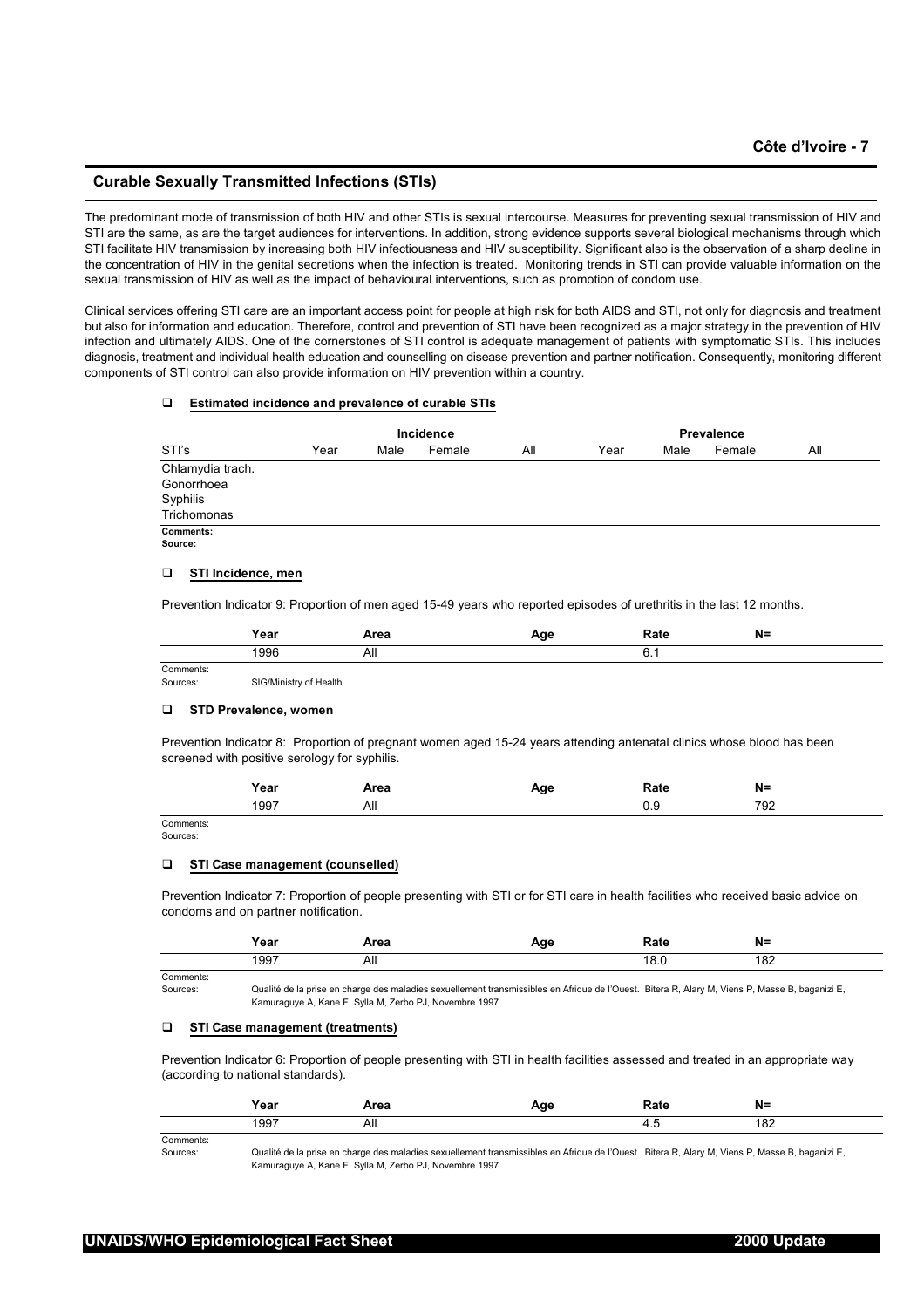# **8 – Côte d'Ivoire**

# **Health service indicators**

HIV prevention strategies depend on the twin efforts of care and support for those living with HIV or AIDS, and targeted prevention for all people at risk or vulnerable to the infection. These efforts may range from reaching out to vulnerable communities through large-scale educational campaigns or interpersonal communication; provision of treatment for STIs; distribution of condoms and needles; creating and enabling environment to reduce risky behaviour; providing access to voluntary testing and counselling; home or institutional care for persons with symptomatic HIV infection; and preventing perinatal transmission and transmission through infected needles or blood in health care settings. It is difficult to capture such a large range of activities with one or just a few indicators. However, a set of well-established health care indicators – such as the percentage of a population with access to health care services; the percentage of women covered by antenatal care; or the percentage of immunized children – may help to identify general strengths and weaknesses of health systems. Specific indicators, such as access to testing and blood screening for HIV, help to measure the capacity of health services to respond to HIV/AIDS – related issues.

# **Access to health care**

| <b>Indicators</b>                                                                                                                                                                                                                                                                                                                                                                                                                                                                                                                                                          | Year                                                          | <b>Estimate</b>            | Source                                                                           |
|----------------------------------------------------------------------------------------------------------------------------------------------------------------------------------------------------------------------------------------------------------------------------------------------------------------------------------------------------------------------------------------------------------------------------------------------------------------------------------------------------------------------------------------------------------------------------|---------------------------------------------------------------|----------------------------|----------------------------------------------------------------------------------|
| % of population with access to health services – total:<br>% of population with access to health services – urban:<br>% of population with access to health services – rural:<br>Contraceptive prevalence rate (%):<br>% of births attended by trained health personnel:<br>% of 1-yr-old children fully immunized - DPT:<br>% of 1-yr-old children fully immunized - Polio:<br>% of 1-yr-old children fully immunized - Measles:<br>Proportion of blood donations tested:<br>% of ANC clinics where HIV testing is available:<br>HIV/AIDS Hospital Occupancy Rate (Days): | 1990-1999<br>1990-1999<br>1995-1998<br>1995-1998<br>1995-1998 | 15<br>47<br>61<br>61<br>66 | UNICEF/UNPOP<br><b>UNICEF</b><br><b>UNICEF</b><br><b>UNICEF</b><br><b>UNICEF</b> |

Male and female condoms are the only technology available that can prevent sexual transmission of HIV and other STIs. Persons exposing themselves to the risk of sexual transmission of HIV should have consistent access to high quality condoms. AIDS Programmes implement activities to increase both availability of and access to condoms. The two condom availability indicators below are intended to highlight areas of strength and weakness at the beginning and end of the distribution system so that programmatic resources can be directed appropriately to problem areas.

#### **Condom availability (central level)**

Prevention Indicator 2: Availability of condoms in the country over the last 12 months (central level).

|           | Year | Area | IN | Rate      |
|-----------|------|------|----|-----------|
|           | 1997 | All  |    | $\cdot$ . |
|           |      |      |    |           |
| Comments: |      |      |    |           |

Sources:

#### **Condom availability (peripheral level)**

Prevention Indicator 3: Proportion of people who can acquire a condom (peripheral level).

| Rate<br>Year<br>Area<br>N<br>------ |
|-------------------------------------|
|-------------------------------------|

Comments: Sources: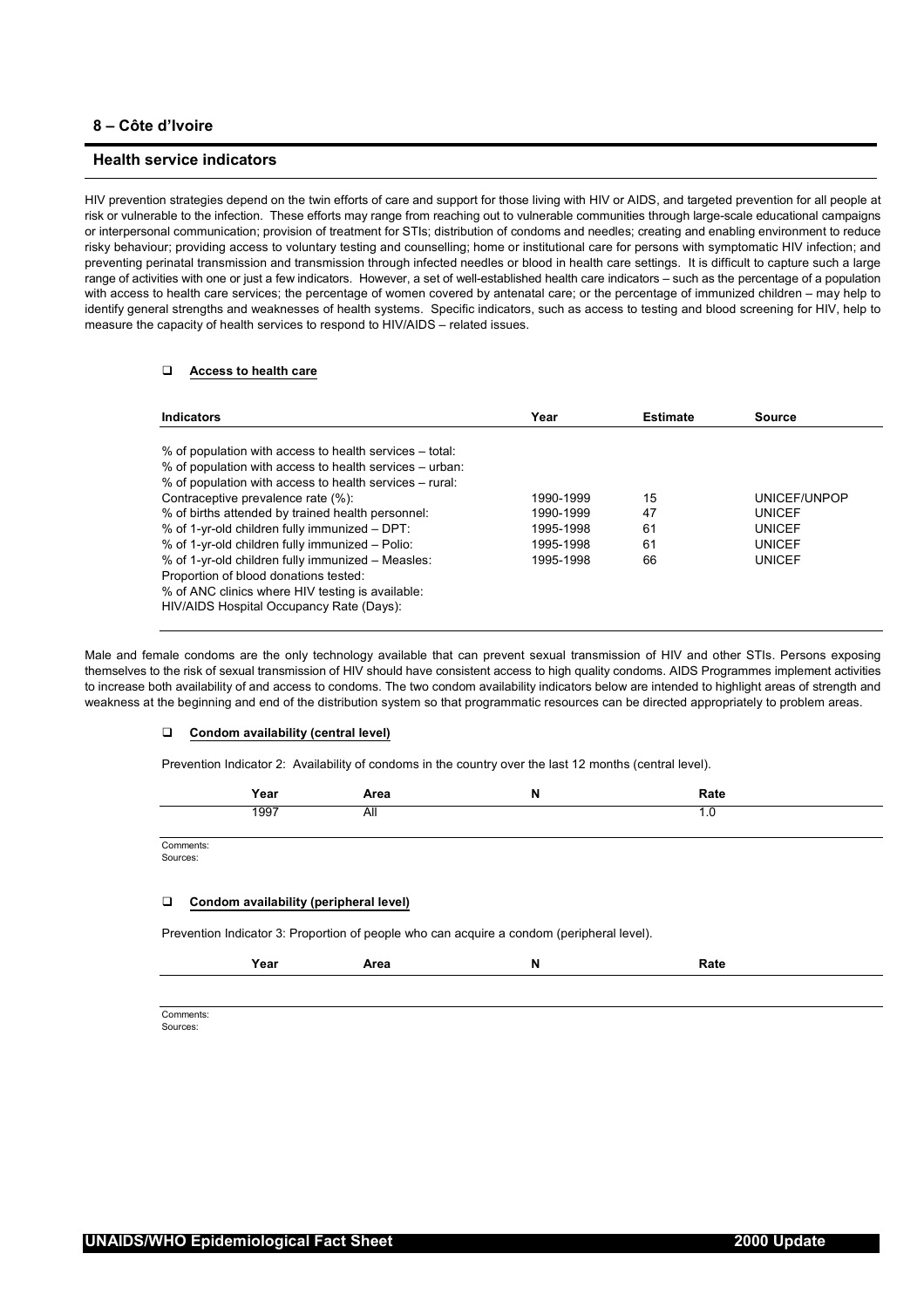### **Knowledge and behaviour**

In most countries the HIV epidemic is driven by behaviours (e.g.: multiple sexual partners, intravenous drug use) that expose individuals to the risk of infection. Information on knowledge and on the level and intensity of risk behaviour related to HIV/AIDS is essential in identifying populations most at risk for HIV infection and in better understanding the dynamics of the epidemic. It is also critical information in assessing changes over time as a result of prevention efforts. One of the main goals of the 2<sup>nd</sup> generation HIV surveillance systems is the promotion of regular behavioural surveys in order to monitor trends in behaviours and target interventions.

#### **Knowledge of HIV- related preventive practices**

Prevention Indicator 1: Proportion of people citing at least two acceptable ways of protection from HIV infection.

| Year | Area | Age Group | Male | Female | All |
|------|------|-----------|------|--------|-----|
|      |      |           |      |        |     |

Comments: Sources:

#### **Reported non-regular sexual partnerships**

Prevention Indicator 4: Proportion of sexually active people having at least one sex partner other than a regular partner in the last 12 months.

| Year | Area | <b>Age Group</b> | <b>Male</b> | Female | All |
|------|------|------------------|-------------|--------|-----|
| 1989 | All  | $15+$            | 35.8        | 8.6    |     |
| 1989 | All  | $15 - 19$        | 56.2        | 17.9   |     |
| 1993 | All  | $15 - 19$        | 24.0        | 4.0    |     |
| 1989 | All  | 15-49            | 15.0        |        |     |
| 1989 | All  | $20 - 24$        | 55.9        | 12.1   |     |
| 1989 | All  | 25-39            | 41.4        | 8.0    |     |
| 1989 | All  | 40-49            | 17.0        | 5.0    |     |
| 1989 | All  | $50+$            | 2.0         |        |     |

Comments:

Sources: KABP/Behavioural Studies – GPA, 1992. HIV/AIDS Epidemiological Fact Sheet

# **Reported condom use in risk sex (gen pop)**

Prevention Indicator 5: Proportion of people reporting the use of a condom during the most recent intercourse of risk.

| Year | Area | <b>Age Group</b> | Male | <sup>∶</sup> emale | All<br>$ -$ |
|------|------|------------------|------|--------------------|-------------|
|      |      |                  |      |                    |             |

Comments: Sources: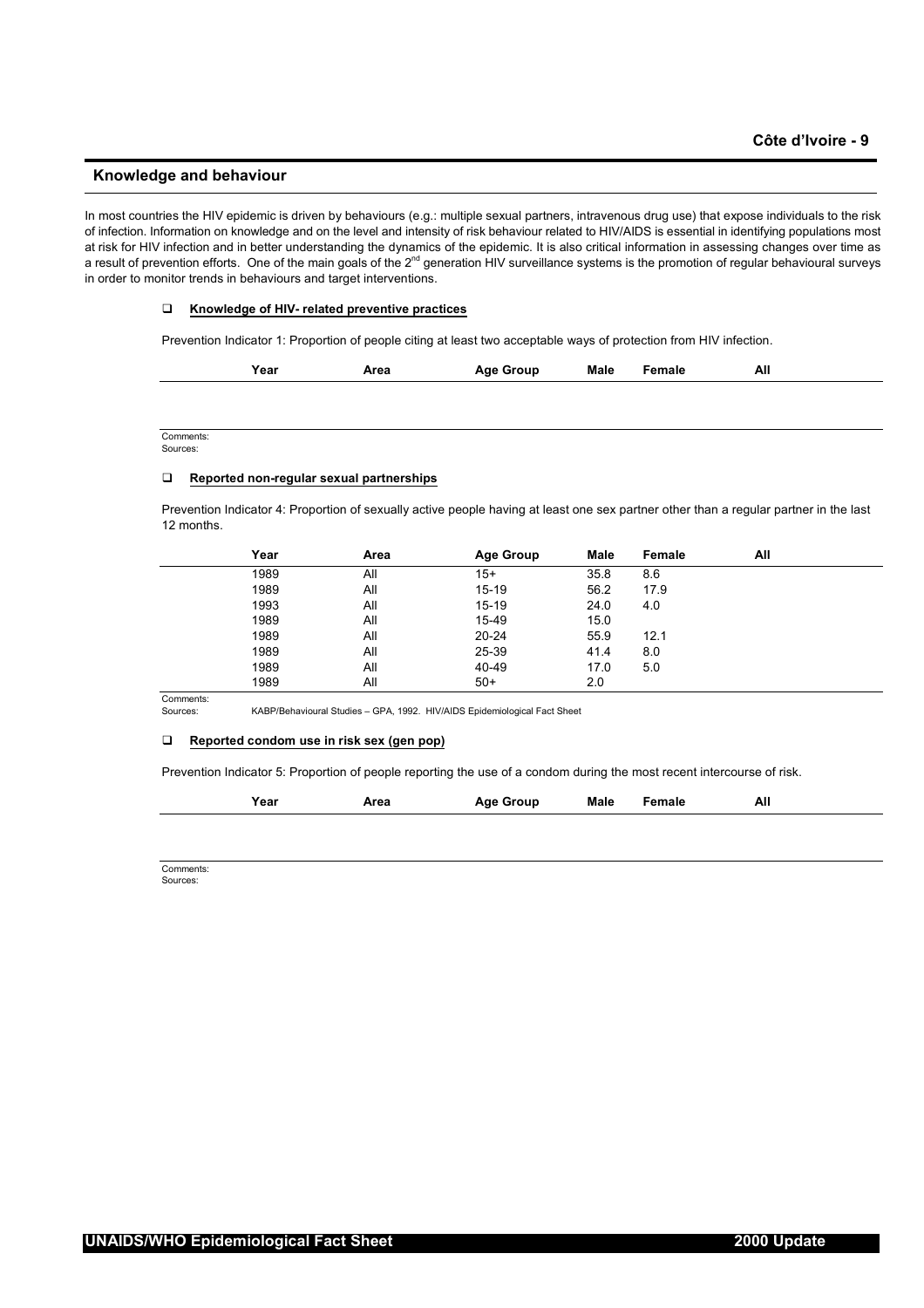# **Knowledge and behaviour**

# **Ever use of condom**

Percentage of people who ever used a condom.

| Year | Area | <b>Age Group</b> | Male | Female<br>. | All |
|------|------|------------------|------|-------------|-----|
|      |      |                  |      |             |     |

Comments: Sources:

 $\overline{a}$ 

# **Median age at first sexual experience**

Median age of people at which they first had sexual intercourse.

|        | Year | Area | Age Group | <b>Male</b> | Female | All |  |
|--------|------|------|-----------|-------------|--------|-----|--|
|        | 1994 | All  | $20 - 24$ |             | 15.8   |     |  |
|        | 1994 | All  | 25-49     |             | 15.8   |     |  |
|        | 1994 | All  | 45-49     |             | 16.0   |     |  |
| $\sim$ |      |      |           |             |        |     |  |

Comments:<br>Sources:

# **Adolescent pregnancy**

DHS 1994

Percentage of teenagers 15-19 who are mothers or pregnant with their first child.

|                       | Year | Area                                                   | <b>Age Group</b> | Rate | N    |  |
|-----------------------|------|--------------------------------------------------------|------------------|------|------|--|
|                       | 1994 | All                                                    | $15 - 17$        |      | 22.5 |  |
| Comments:<br>Sources: |      |                                                        |                  |      |      |  |
| □                     |      | Proportion of people ever having had sex with same sex |                  |      |      |  |
|                       | Year | Area                                                   | <b>Age Group</b> | Rate | N    |  |
|                       |      |                                                        |                  |      |      |  |
| Comments:<br>Sources: |      |                                                        |                  |      |      |  |
|                       |      |                                                        |                  |      |      |  |
| □                     |      | Reported non-regular sexual partnerships (MSM)         |                  |      |      |  |
|                       | Year | Area                                                   | <b>Age Group</b> | Rate | N    |  |
|                       |      |                                                        |                  |      |      |  |

Comments: Sources: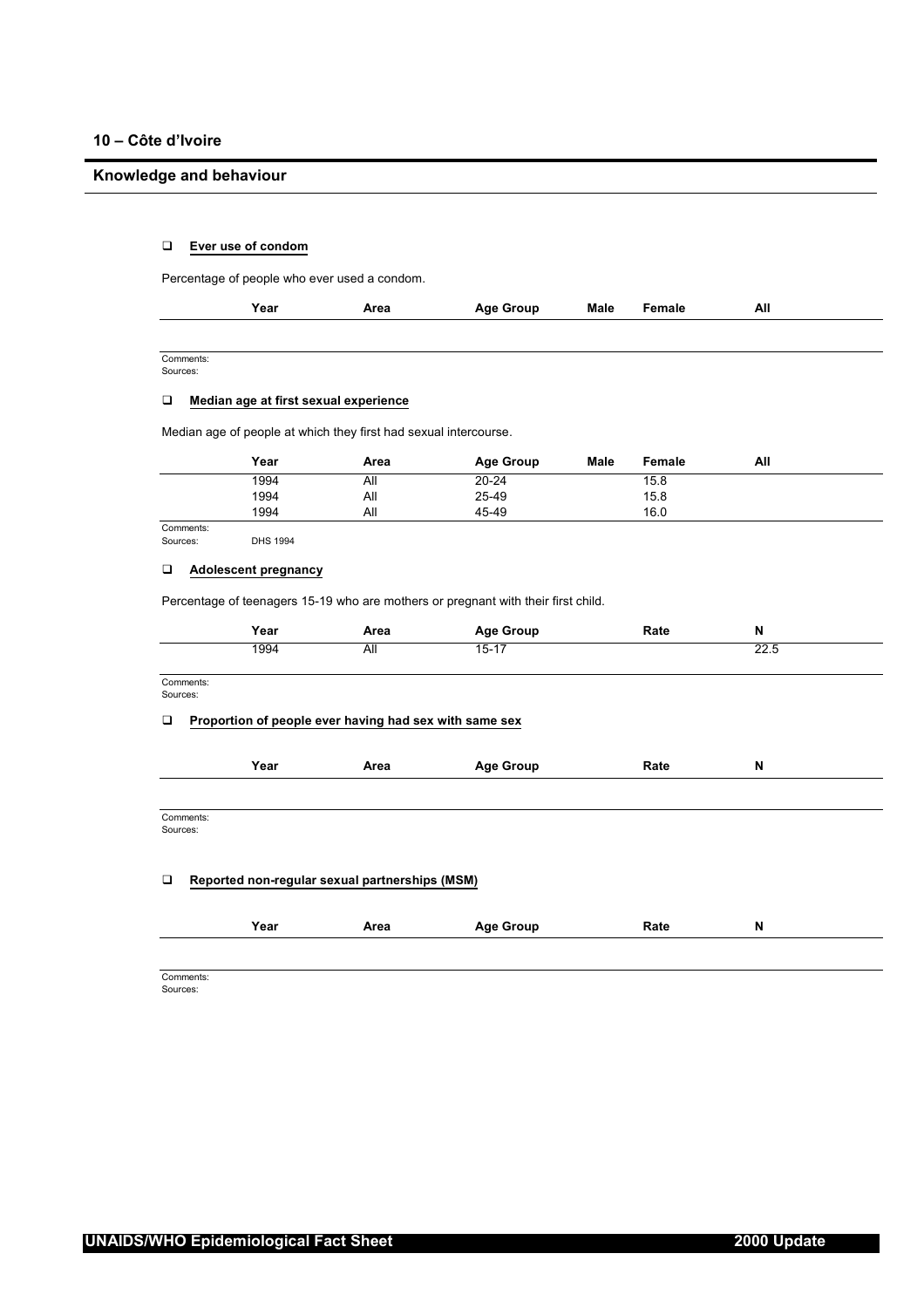#### **Sources**

Data presented in this Epidemiological Fact Sheet come from several different sources, including global, regional and country reports, published documents and articles, posters and presentations at international conferences, and estimates produced by UNAIDS, WHO and other United Nations Agencies. This section contains a list of the more relevant sources used for the preparation of the Fact Sheet. Where available, it also lists selected national Web sites where additional information on HIV/AIDS and STI are presented and regularly updated. However, UNAIDS and WHO do not warrant that the information in these sites is complete and correct and shall not be liable whatsoever for any damages incurred as a result of their use.

- Ali-Napo, L., G. La Ruche, N. Messou, et al., 1997, Prevalences des MST et de I'Infection a VIH Chez la Femme Enceinte a Abidjan, Côte d'Ivoire, 1996-1997, Xth International Conference on AIDS and STD in Africa Abidjan, Côte d'Ivoire, 12/7-11, Session B.390.
- Brattegaard, K., R. Doorly, J. Kouadio, et al., 1991, Alternative Screening and Supplemental Testing Strategies for HIV-1 and HIV-2 Infections, VII International Conference on AIDS, Florence, Italy, 6/16-21, Abstract M.C.88.
- Brattegaard, K., D. Yavo, J. Kouadio, et al., 1993, Evaluation of a Mixed Elisa Screening Test for HIV-1 and HIV2 Antibodies in Abidjan, Côte d'Ivoire, VIII International Conference on AIDS in Africa, Marrakech, Morocco, 12/12-16, Abstract W.P.A.016.

Côte d'Ivoire National AIDS Program, 1999, Update UNAIDS Epidemiological Fact Sheet, UNAIDS.

- Denis, F., G. Gershy-Damet, M. Lhuillier, et al., 1987, Prevalence of Human T-Lymphotropic Retroviruses Type III (HIV) and Type IV in Ivory Coast, Lancet, Feb. 21, vol. 1, pp. 408-411.
- Diallo, M. O., V. Traore, M. Maran, et al., 1992, Sexually Transmitted Diseases and HIV-1/HIV-2 Infections among Pregnant Women Attending an Antenatal Clinic in Abidjan, Côte . ., VII International Conference on AIDS in Africa, Yaounde, Cameroon, 12/8-11, Poster T.P.041.
- Diallo, M. O., P. D. Ghys, V. Traore-Ettiegne, et al., 1993, Immunosuppression and AIDS in Female Prostitutes in Abidjan, IX International Conference on AIDS, Berlin, 6/6-11, Poster PO-C14-2900. D0197, Diaby, L., S. Z. Wiktor, A. Ba., et al., 1996, Evaluation of an HIV Counseling and Testing Program for Pregnant Women in an Antenatal Clinic in Abidjan, Côte d'Ivoire, XI International Conference on AIDS, Vancouver, 7/7-14, Poster Th.C.4831.
- Ettiegne-Traore, V., P. D. Ghys, M. O. Diallo, et al., 1993, Dual HIV-1 and HIV-2 Reactivity in Female Commercial Sex Workers in Abidjan, Côte d'Ivoire, VIII International Conference on AIDS in Africa, Marrakech, Morocco, 12/12-16, Session T.R.T.023.
- Koffi, K., G. M. Gershy-Damet, M. Peeters, et al., 1992, Rapid Spread of HIV Infections in Abidjan, Ivory Coast, 1987-1990, European Journal of Clinical Microbiology and Infectious Diseases, vol. 11, no. 3, pp. 271-273.
- Kassim, S., S. Z. Wiktor, C. Maurice, et al., 1998, Prevalence of HIV and Syphilis Infections among Pregnant Women Attending Urban Antenatal Clinics in Côte d'Ivoire, 1997, 12th World AIDS Conference, Geneva, 6/28 - 7/3, Poster 13111.
- Odehouri, K., K. M. DeCock, J. W. Krebs, et al., 1989, HIV-1 and HIV-2 Associated with AIDS in Abidjan, Côte d'Ivoire, AIDS, vol 3, no. 8, pp. 509-512.
- Ouattara, S. A., M. Gody, G. de-The, 1989, Prevalence of HTLV-1 Compared to HIV-1 and HIV-2 Antibodies in Different Groups in the Ivory Coast (West Africa), Journal of Acquired Immune Deficiency Syndromes, vol. 2, no. 5, pp. 481-485.
- PNLS, 1991, Reunion avec GPA 9 Mai 1991 Geneve, World Health Organization, document. S0348, Sylla-Koko, F., C. Ezoua-Ehui, M. F. Traore-Anaky, et al., 1995, Seroprevalence de l'Infection a VIH dans les Consultations Prenatales d'Abidjan, Côte d'Ivoire, IX International Conference on AIDS and STD in Africa, Kampala, Uganda, 12/10-14, Poster TuC626.
- Sangare, K. A., I. M. Couibaly, Ehouman, 1996, Prevalence of HIV in Pregnant Women in Côte d' Ivoire, XI International Conference on AIDS, Vancouver, 7/7-14, Abstract Mo.C.1492.
- Traore-Ettiegne, V., M. O. Diallo, A. Amouzou, et al., 1992, Trends in HIV-1 and HIV-2 Infections in Men Attending an Abidjan Sexually Transmitted Diseases Clinic, 1990-1992, VII International Conference on AIDS in Africa, Yaounde, Cameroon, 12/8-11, Poster T.P.027.
- Verdier, M., A. Sangare, G. Leonard, et al., 1988, HIV-1, HIV-2 and HTLV-1 Prevalence in Pregnant Women of Seven Areas of Ivory Coast, III International Conference: AIDS and Associated Cancers in Africa, Sept. 14-16, Poster FP 17.
- Wiktor, S. Z., T. S. Sibailly, S. D. Vernon, et al., 1995, The Associations between Human Papillomavirus (HPV) Infection, Cervical Dysplasia and HIV-1 and HIV-2 Infections in Women in . ., IX International Conference on AIDS and STD in Africa, Kampala, Uganda, 12/10-14, Abstract TuB145.
- Wiktor, S. Z., E. Ekpini, I. M. Coulibaly, et al., 1997, Efficiency of Enrollment into a Randomized Clinical Trial to Evaluate a Short Course of Zidovudine - to Reduce Mother . .., Xth International Conference on AIDS and STD in Africa Abidjan, Côte d' Ivoire, 12/7-11, Abstract B.394.
- Yeboue, K. M., M. O. Diallo, P. D. Ghys, et al., 1995, Stable Male Partners of Female Sex Workers in Abidjan, Côte d'Ivoire: High Rates of HIV Infection and Seroconcordance, IX International Conference on AIDS and STD in Africa, Kampala, Uganda, 12/10-14, Abstract MoC018.

**Websites:** www.aids.africa.com